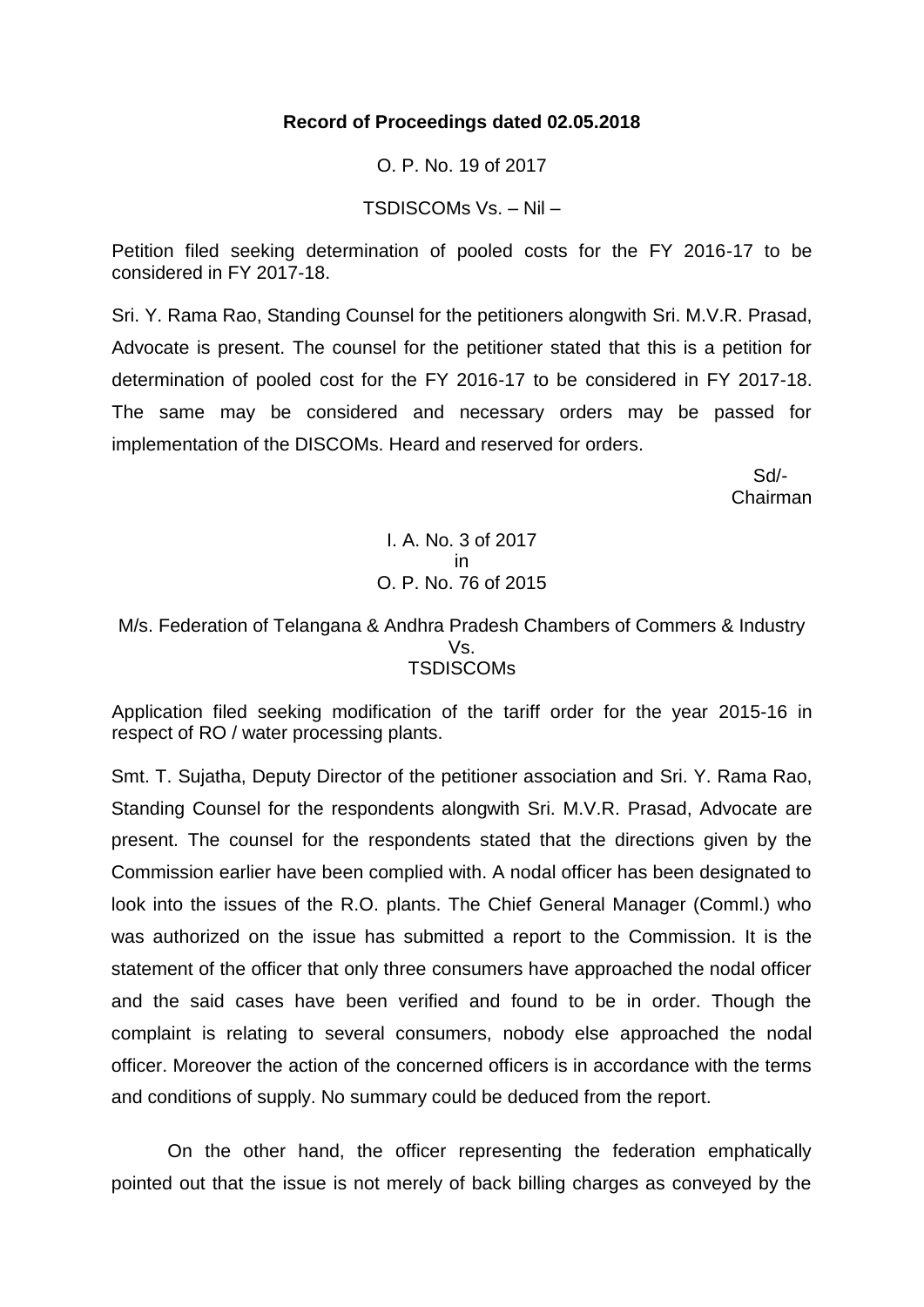counsel for the respondents, but also involves change of category of service connections from LT III to LT II. This is done all of a sudden by way of inspection without notice and that too based on some internal circular issued by the DISCOM to its officers. It is her case that the Commission clarified the position with regard to the category only in the tariff order for FY 2016-17 and 2017-18, whereas the issue is relating to the year 2015-16 and preceding years, where actually the service was released to individual R.O. plants in LT III only.

At this stage, the Commission sought to know what is the impact of changing the category and the amount involved in difference to both the categories. The representative of the federation sought time to place on record all the details and also the likely out flow of finances of the R.O. plants resulting in likely closure of them. Based on the submissions, the respondents are also to state their version on the issue by giving necessary details as well as the financial implications for the licensee including the waiver of interest, if any.

The federation shall file its report by 19.05.2018 and the DISCOMs shall report their version within a week thereafter. Both the sides are required to exchange their respective reports while filing with the Commission.

Adjourned, call on 02.06.2018 at 11.00 A.M.

 Sd/- Chairman

> I. A. No. 4 of 2017 in O. P. No. 76 of 2015

Sri Ashok Bukka Vs. TSDISCOMs

Application filed seeking modification of the tariff order for the year 2015-16 in respect of RO / water processing plants.

Sri. Bukka Ashok petitioner and Sri. Y. Rama Rao, Standing Counsel for the respondents alongwith M.V.R. Prasad, Advocate are present. The counsel for the respondents stated that the directions given by the Commission earlier have been complied with. A nodal officer has been designated to look into the issues of the R.O. plants. The Chief General Manager (Comml.) who was authorized on the issue has submitted a report to the Commission. It is the statement of the officer that only three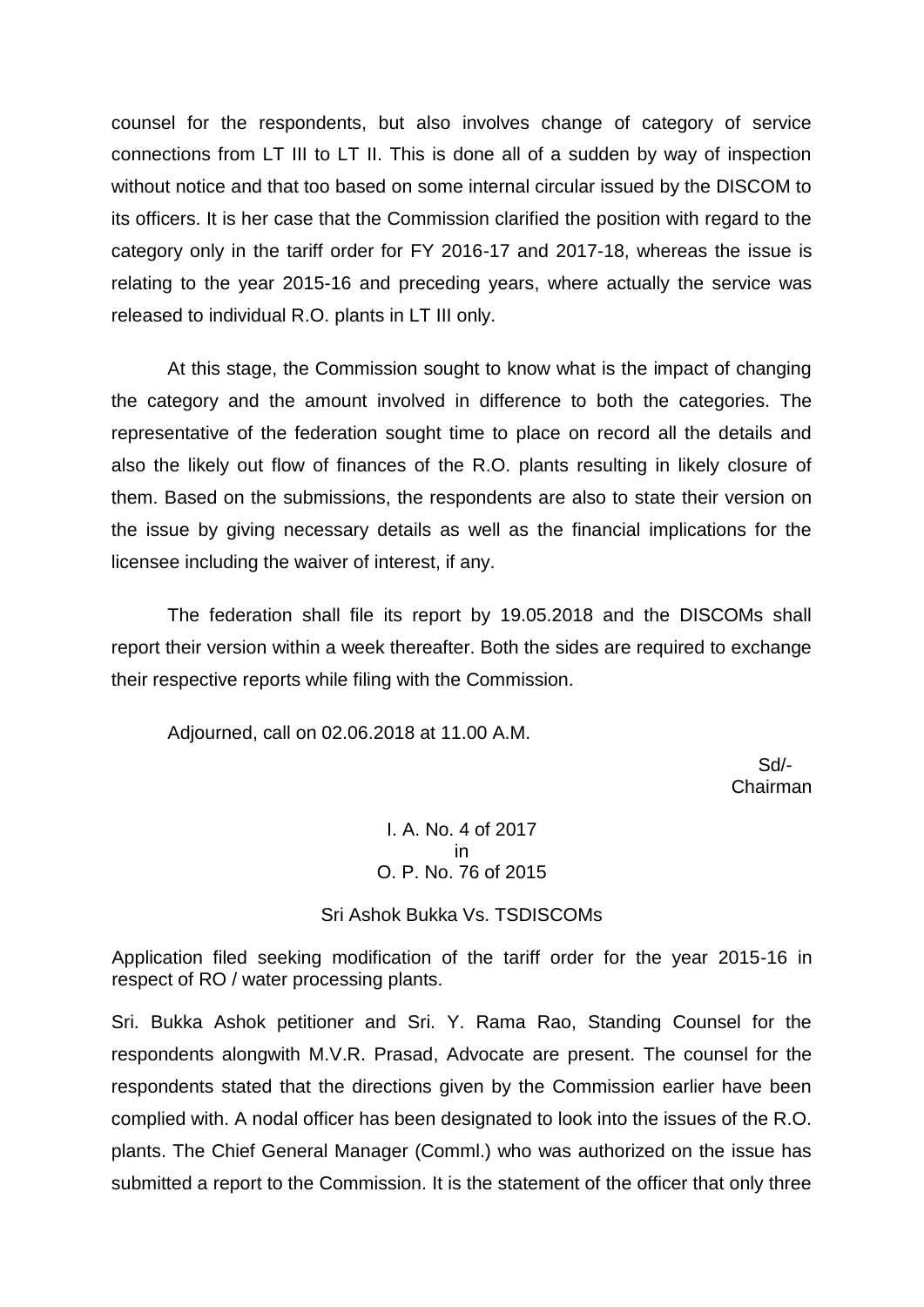consumers have approached the nodal officer and the said cases have been verified and found to be in order. Though the complaint is relating to several consumers, nobody else approached the nodal officer. Moreover, the action of the concerned officers is in accordance with the terms and conditions of supply. No summary could be deduced from the report.

On the other hand, the officer representing the federation being applicant in I. A. No. 3 of 2017 alongwith the applicant has emphatically pointed out that the issue is not merely of back billing charges as conveyed by the counsel for the respondents, but also involves change of category of service connections from LT III to LT II. This is done all of a sudden by way of inspection without notice and that too based on some internal circular issued by the DISCOM to its officers. It is his case that the Commission clarified the position with regard to the category only in the tariff order for FY 2016-17 and 2017-18, whereas the issue is relating to the year 2015-16 and preceding years, where actually the service was released to individual R.O. plants in LT III only.

At this stage, the Commission sought to know what is the impact of changing the category and the amount involved in difference to both the categories. The representative of the federation along with the petitioner, sought time to place on record all the details and also the likely out flow of finances of the R.O. plants resulting in likely closure of them. Based on the submissions, the respondents are also to state their version on the issue by giving necessary details as well as the financial implications for the licensee including the waiver of interest, if any.

The federation including the petitioner shall file their report by 19.05.2018 and the DISCOMs shall report their version within a week thereafter. Both the sides are required to exchange their respective reports while filing with the Commission.

Adjourned, call on 02.06.2018 at 11.00 A.M.

 Sd/- Chairman

> I. A. No. 5 of 2017 in O. P. No. 76 of 2015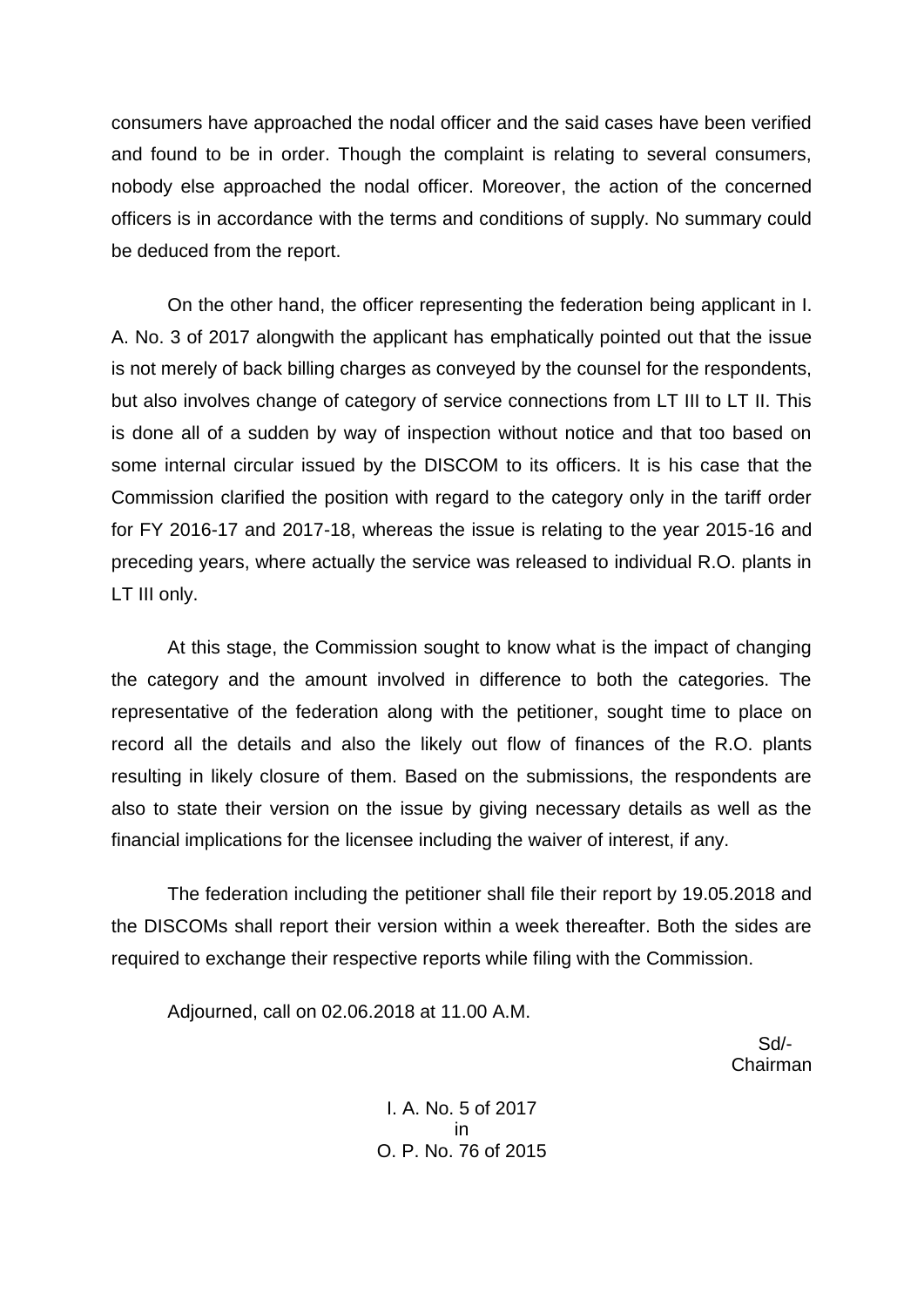#### Sri M. Krishna Reddy Vs. TSDISCOMs

Application filed seeking modification of the tariff order for the year 2015-16 in respect of RO / water processing plants.

There is no representation for the applicant. Sri. Y. Rama Rao, Standing Counsel for the respondents alongwith M.V.R. Prasad, Advocate are present. The counsel for the respondents stated that the directions given by the Commission earlier have been complied with. A nodal officer has been designated to look into the issues of the R.O. plants. The Chief General Manager (Comml.) who was authorized on the issue has submitted a report to the Commission. It is the statement of the officer that only three consumers have approached the nodal officer and the said cases have been verified and found to be in order. Though the complaint is relating to several consumers, nobody else approached the nodal officer. Moreover, the action of the concerned officers is in accordance with the terms and conditions of supply. No summary could be deduced from the report.

On the other hand, the officer representing the federation sought to represent the matter and emphatically pointed out that the issue is not merely of back billing charges as conveyed by the counsel for the respondents, but also involves change of category of service connections from LT III to LT II. This is done all of a sudden by way of inspection without notice and that too based on some internal circular issued by the DISCOM to its officers. It is the case of the federation that the Commission clarified the position with regard to the category only in the tariff order for FY 2016-17 and 2017-18, whereas the issue is relating to the year 2015-16 and preceding years, where actually the service was released to individual R.O. plants in LT III only.

At this stage, the Commission sought to know what is the impact of changing the category and the amount involved in difference to both the categories. The representative of the federation sought time to place on record all the details and also the likely out flow of finances of the R.O. plants resulting in likely closure of them. Based on the submissions, the respondents are also to state their version on the issue by giving necessary details as well as the financial implications for the licensee including the waiver of interest, if any.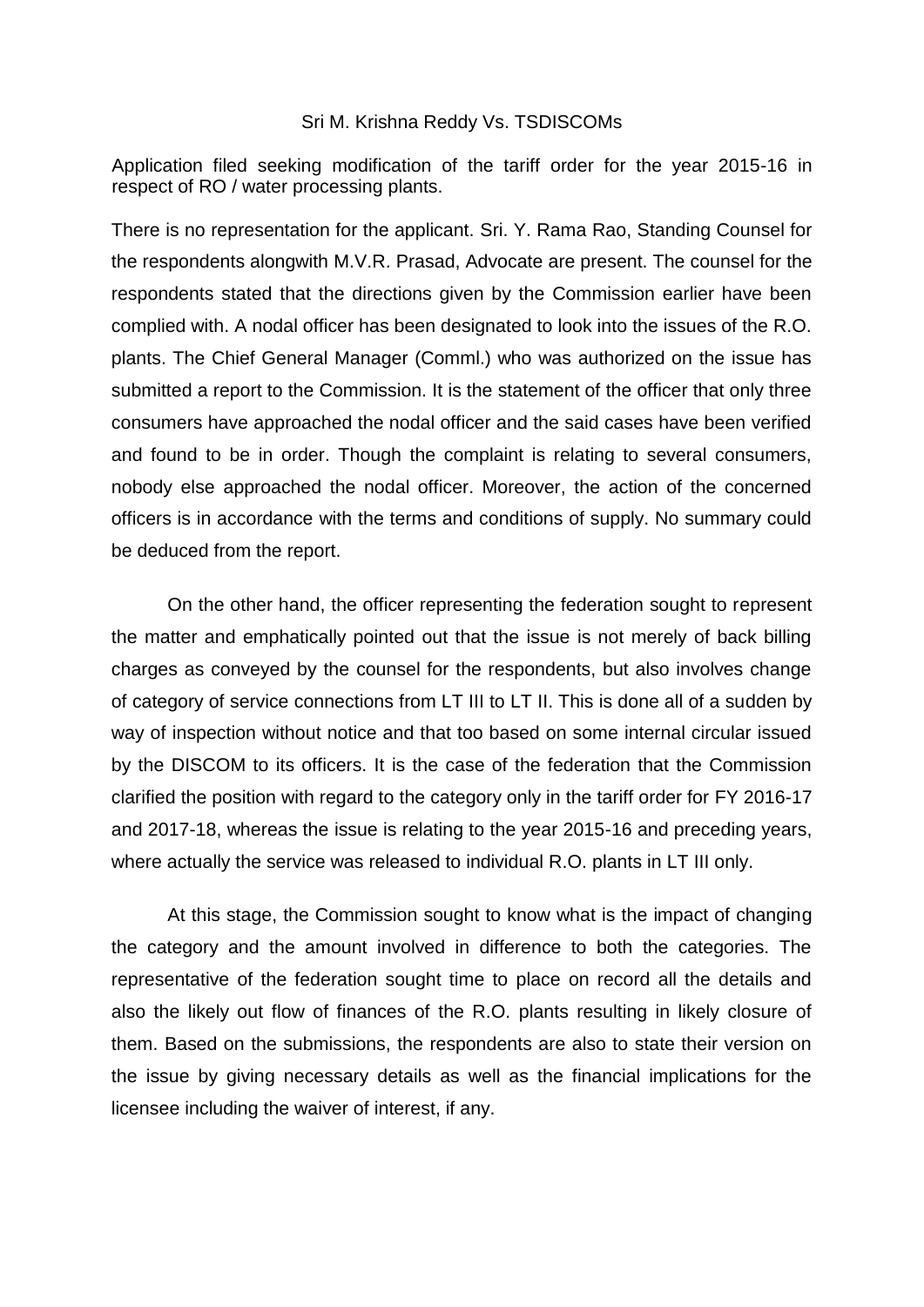The federation including the petitioner shall file their report by 19.05.2018 and the DISCOMs shall report their version within a week thereafter. Both the sides are required to exchange their respective reports while filing with the Commission.

Adjourned, call on 02.06.2018 at 11.00 A.M.

 Sd/- Chairman

> I. A. No. 6 of 2017 in O. P. No. 76 of 2015

## Sri Bandi Laxminarayana Vs. TSDISCOMs

Application filed seeking modification of the tariff order for the year 2015-16 in respect of RO / water processing plants.

Sri. B. Laxmikantha Reddy petitioner and Sri. Y. Rama Rao, Standing Counsel for the respondents alongwith M.V.R. Prasad, Advocate are present. The counsel for the respondents stated that the directions given by the Commission earlier have been complied with. A nodal officer has been designated to look into the issues of the R.O. plants. The Chief General Manager (Comml.) who was authorized on the issue has submitted a report to the Commission. It is the statement of the officer that only three consumers have approached the nodal officer and the said cases have been verified and found to be in order. Though the complaint is relating to several consumers, nobody else approached the nodal officer. Moreover the action of the concerned officers is in accordance with the terms and conditions of supply. No summary could be deduced from the report.

On the other hand, the officer representing the federation being applicant in I. A. No. 3 of 2017 alognwithe the applicant has emphatically pointed out that the issue is not merely of back billing charges as conveyed by the counsel for the respondents, but also involves change of category of service connections from LT III to LT II. This is done all of a sudden by way of inspection without notice and that too based on some internal circular issued by the DISCOM to its officers. It is his case that the Commission clarified the position with regard to the category only in the tariff order for FY 2016-17 and 2017-18, whereas the issue is relating to the year 2015-16 and preceding years, where actually the service was released to individual R.O. plants in LT III only.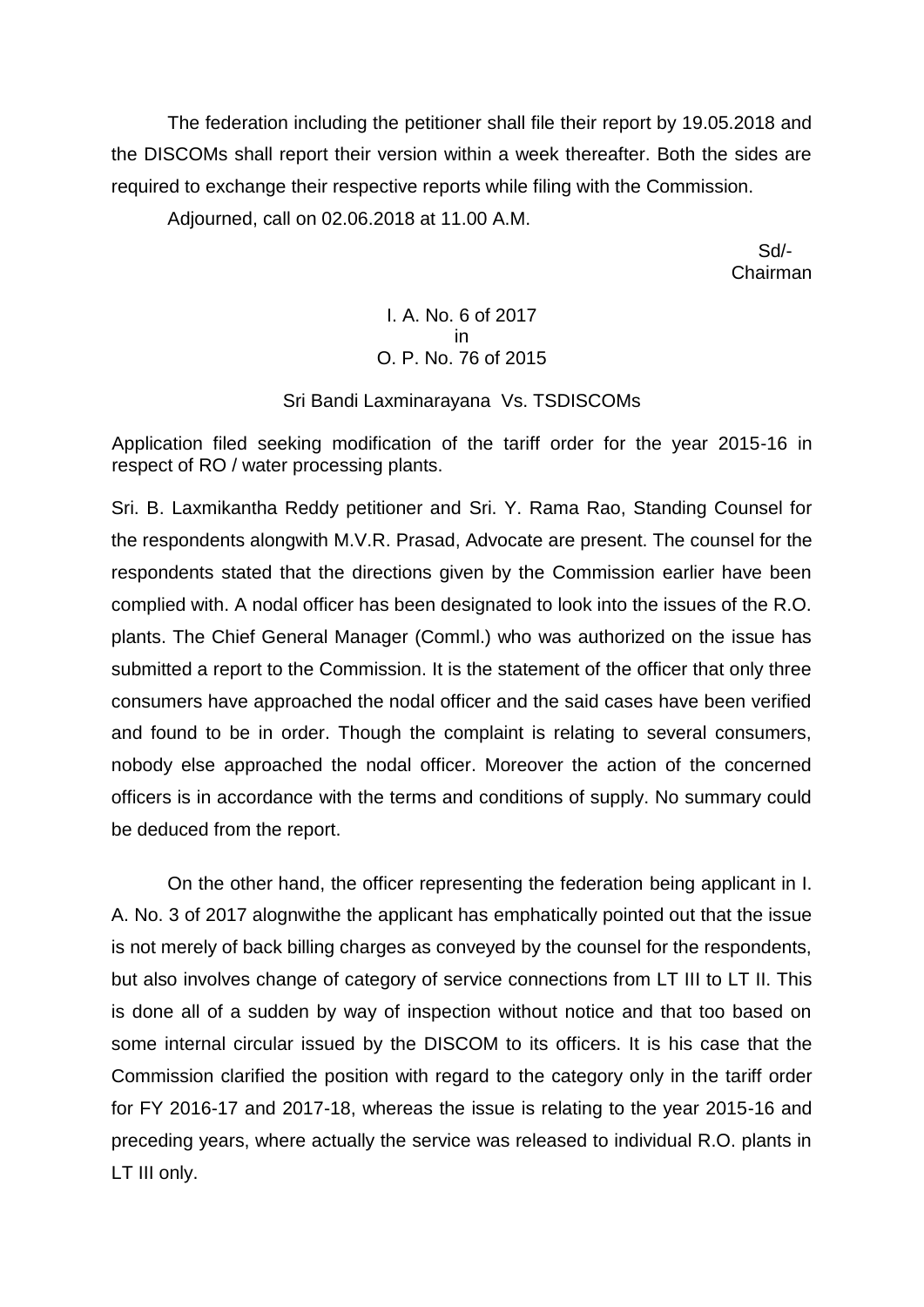At this stage, the Commission sought to know what is the impact of changing the category and the amount involved in difference to both the categories. The representative of the federation alongwith the petitioner sought time to place on record all the details and also the likely out flow of finances of the R.O. plants resulting in likely closure of them. Based on the submissions, the respondents are also to state their version on the issue by giving necessary details as well as the financial implications for the licensee including the waiver of interest, if any.

The federation alongwith the applicant shall file its report by 19.05.2018 and the DISCOMs shall report their version within a week thereafter. Both the sides are required to exchange their respective reports while filing with the Commission.

Adjourned, call on 02.06.2018 at 11.00 A.M.

 Sd/- Chairman

## I. A. No. 7 of 2017 in O. P. No. 76 of 2015

## Sri M. Jaipal Reddy Vs. TSDISCOMs

Application filed seeking modification of the tariff order for the year 2015-16 in respect of RO / water processing plants.

There is no representation for the applicant. Sri. Y. Rama Rao, Standing Counsel for the respondents alongwith M.V.R. Prasad, Advocate are present. The counsel for the respondents stated that the directions given by the Commission earlier have been complied with. A nodal officer has been designated to look into the issues of the R.O. plants. The Chief General Manager (Comml.) who was authorized on the issue has submitted a report to the Commission. It is the statement of the officer that only three consumers have approached the nodal officer and the said cases have been verified and found to be in order. Though the complaint is relating to several consumers, nobody else approached the nodal officer. Moreover, the action of the concerned officers is in accordance with the terms and conditions of supply. No summary could be deduced from the report.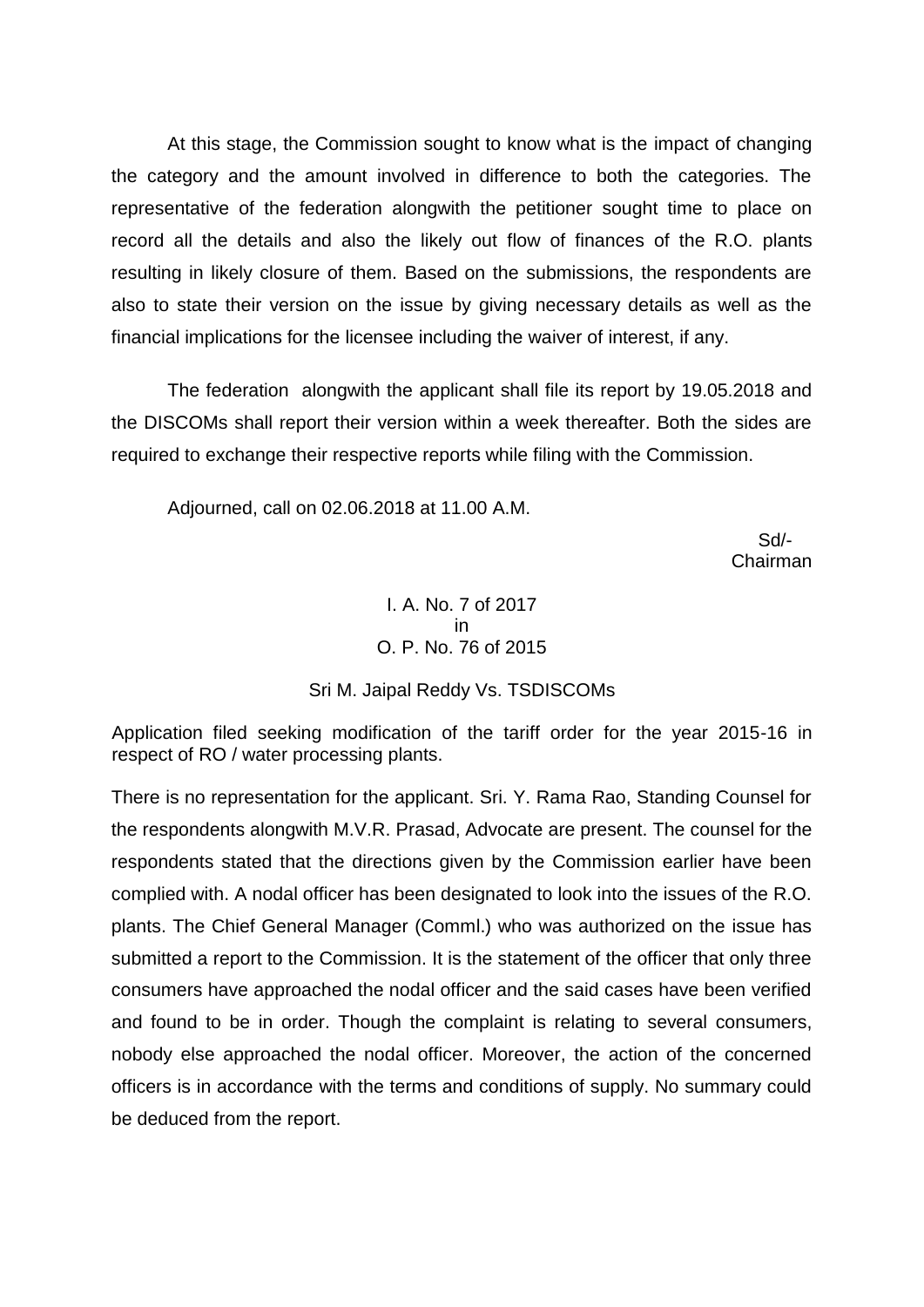On the other hand, the officer representing the federation sought to represent the matter and emphatically pointed out that the issue is not merely of back billing charges as conveyed by the counsel for the respondents, but also involves change of category of service connections from LT III to LT II. This is done all of a sudden by way of inspection without notice and that too based on some internal circular issued by the DISCOM to its officers. It is the case of the federation that the Commission clarified the position with regard to the category only in the tariff order for FY 2016-17 and 2017-18, whereas the issue is relating to the year 2015-16 and preceding years, where actually the service was released to individual R.O. plants in LT III only.

At this stage, the Commission sought to know what is the impact of changing the category and the amount involved in difference to both the categories. The representative of the federation sought time to place on record all the details and also the likely out flow of finances of the R.O. plants resulting in likely closure of them. Based on the submissions, the respondents are also to state their version on the issue by giving necessary details as well as the financial implications for the licensee including the waiver of interest, if any.

The federation including the petitioner shall file their report by 19.05.2018 and the DISCOMs shall report their version within a week thereafter. Both the sides are required to exchange their respective reports while filing with the Commission.

Adjourned, call on 02.06.2018 at 11.00 A.M.

 Sd/- Chairman

## I. A. No. 8 of 2017 in O. P. No. 76 of 2015

#### Sri Mohd. Mukram Ali Vs. TSDISCOMs

Application filed seeking modification of the tariff order for the year 2015-16 in respect of RO / water processing plants.

There is no representation for the applicant. Sri. Y. Rama Rao, Standing Counsel for the respondents alongwith M.V.R. Prasad, Advocate are present. The counsel for the respondents stated that the directions given by the Commission earlier have been complied with. A nodal officer has been designated to look into the issues of the R.O.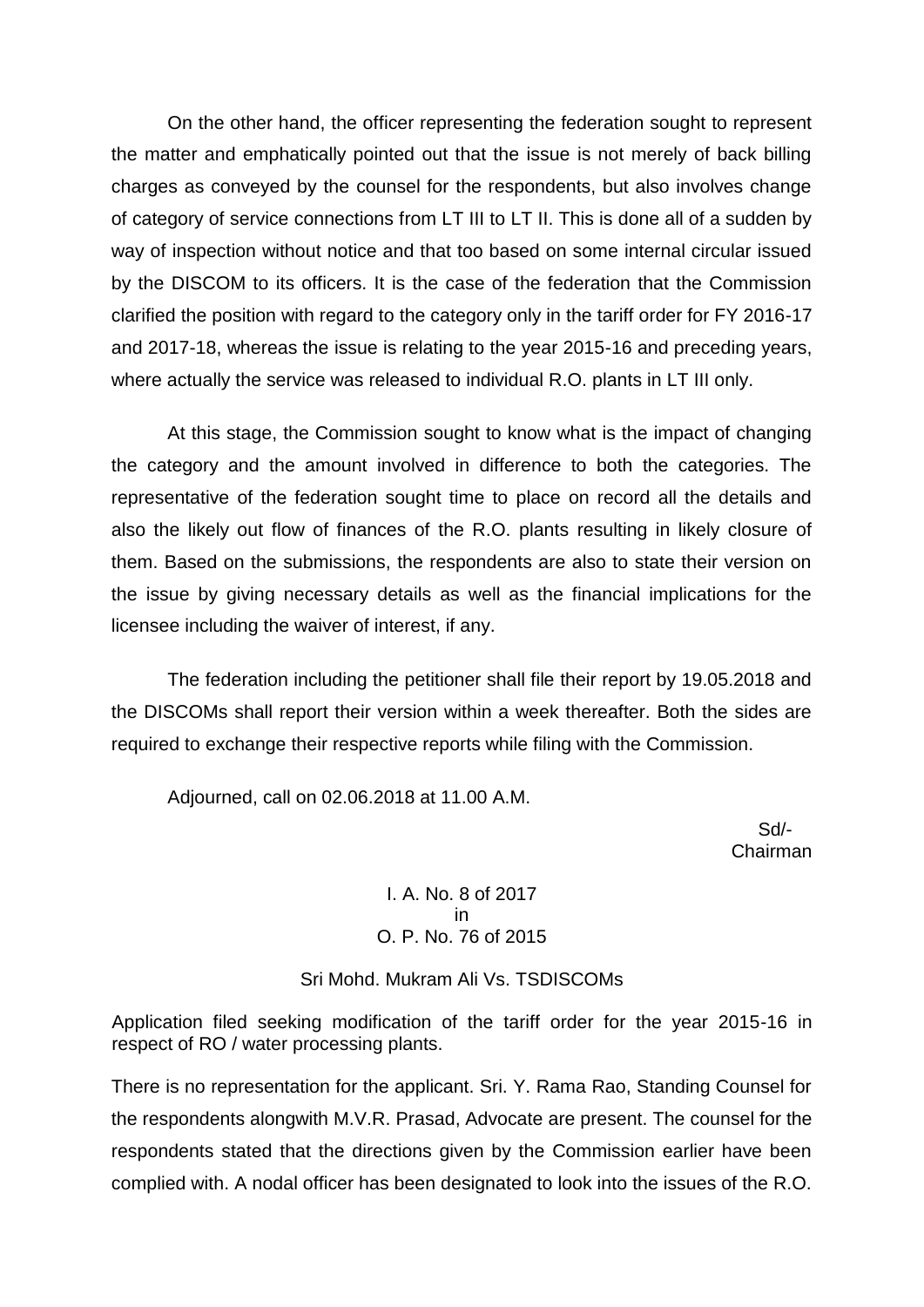plants. The Chief General Manager (Comml.) who was authorized on the issue has submitted a report to the Commission. It is the statement of the officer that only three consumers have approached the nodal officer and the said cases have been verified and found to be in order. Though the complaint is relating to several consumers, nobody else approached the nodal officer. Moreover, the action of the concerned officers is in accordance with the terms and conditions of supply. No summary could be deduced from the report.

On the other hand, the officer representing the federation sought to represent the matter and emphatically pointed out that the issue is not merely of back billing charges as conveyed by the counsel for the respondents, but also involves change of category of service connections from LT III to LT II. This is done all of a sudden by way of inspection without notice and that too based on some internal circular issued by the DISCOM to its officers. It is the case of the federation that the Commission clarified the position with regard to the category only in the tariff order for FY 2016-17 and 2017-18, whereas the issue is relating to the year 2015-16 and preceding years, where actually the service was released to individual R.O. plants in LT III only.

At this stage, the Commission sought to know what is the impact of changing the category and the amount involved in difference to both the categories. The representative of the federation sought time to place on record all the details and also the likely out flow of finances of the R.O. plants resulting in likely closure of them. Based on the submissions, the respondents are also to state their version on the issue by giving necessary details as well as the financial implications for the licensee including the waiver of interest, if any.

The federation including the petitioner shall file their report by 19.05.2018 and the DISCOMs shall report their version within a week thereafter. Both the sides are required to exchange their respective reports while filing with the Commission.

Adjourned, call on 02.06.2018 at 11.00 A.M.

 Sd/- Chairman

# O. P. (SR) No. 20 of 2017 Smt. Lavanya Yejju Vs. GoTS & TSTRANSCO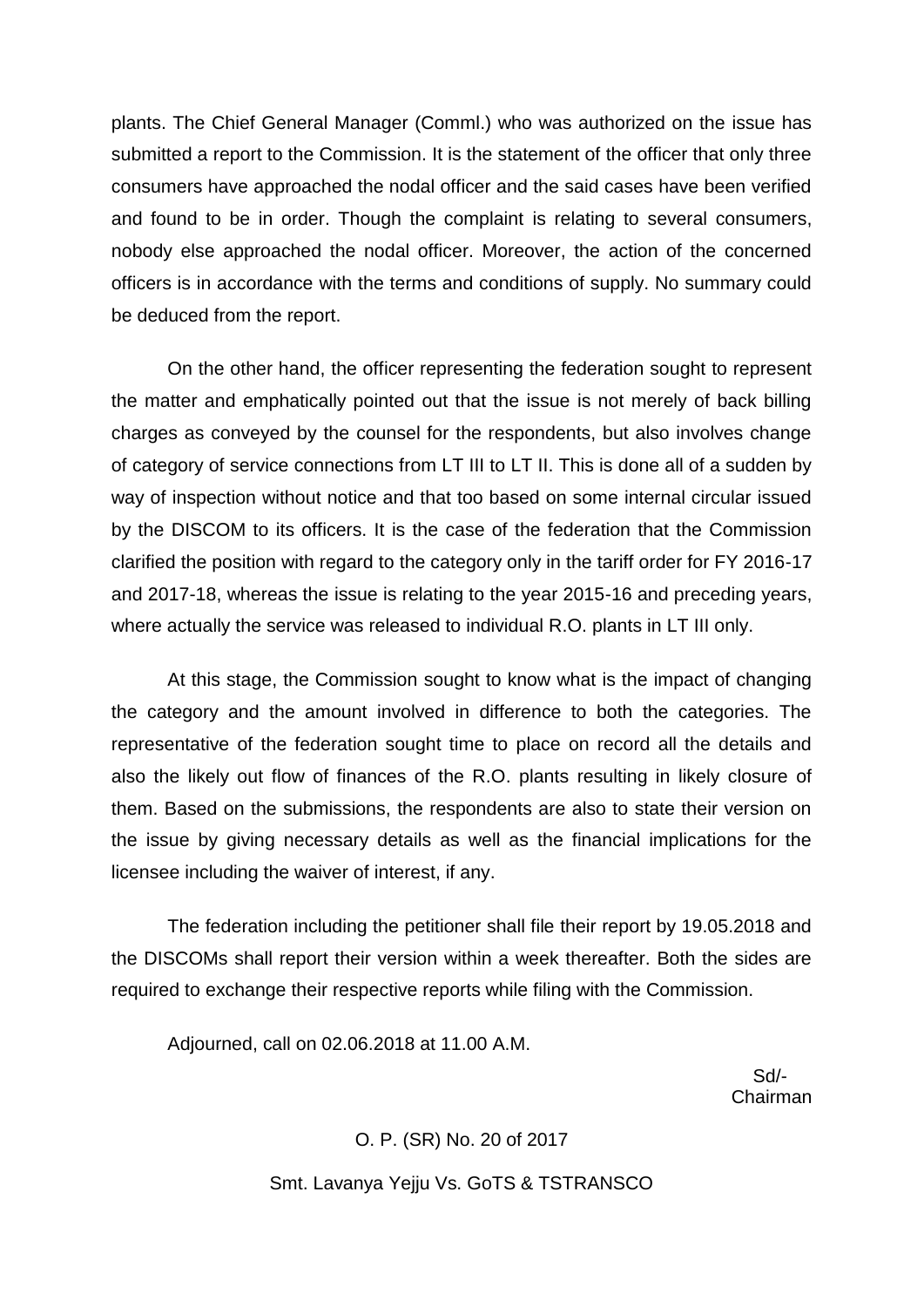Petition filed U/s. 67 (4) & (50 of the Electricity Act, 2003 seeking compensation for acquisition of properties without paying compensation.

Ms. Vankina Allu, Advocate for the petitioner and Sri. Y. Rama Rao, Standing Counsel for the respondents alongwith Sri. M.V.R. Prasad, Advocate are present. The counsel for the petitioner has stated that the petition is filed for compensation towards land acquired for laying lines. She stated that as directed by the Commission, a representation has been made to the District Collector & Magistrate, R. R. District to furnish the required information as to whether any order has been passed awarding compensation and the same has been paid and if so, to whom the same had been paid and for what amount. She stated that no response has been received from the District Collector. She stated that the present petition is for determination of compensation and direction for payment of the same. It is her case that without paying compensation, action has been taken to install the lines and towers in the land.

The counsel for the respondents stated that counter affidavit had been filed opposing the petition and that they have already taken steps to pay the compensation subject to the petitioner accepting the same. The petitioner had already approached the Hon'ble High Court on the same issue. Since, the present petition is not challenging the order of the District Collector, this Commission lacks jurisdiction to entertain the same. The Commission may be pleased to dismiss the petition with liberty to approach the Commission as and when the District Collector passes suitable order or if an order is already passed, the petitioner may challenge the order before this Commission. This Commission cannot go into the rights of the parties available under Article 226 of the Constitution of India. The counsel for the petitioner pointed out that the present petition is not for enforcement of rights under the Constitution.

The Commission took the view that this petition cannot be proceeded further in the absence of an order having been passed by the District Collector. As such the present petition is found not maintainable. Thus, the present petition is not entertained.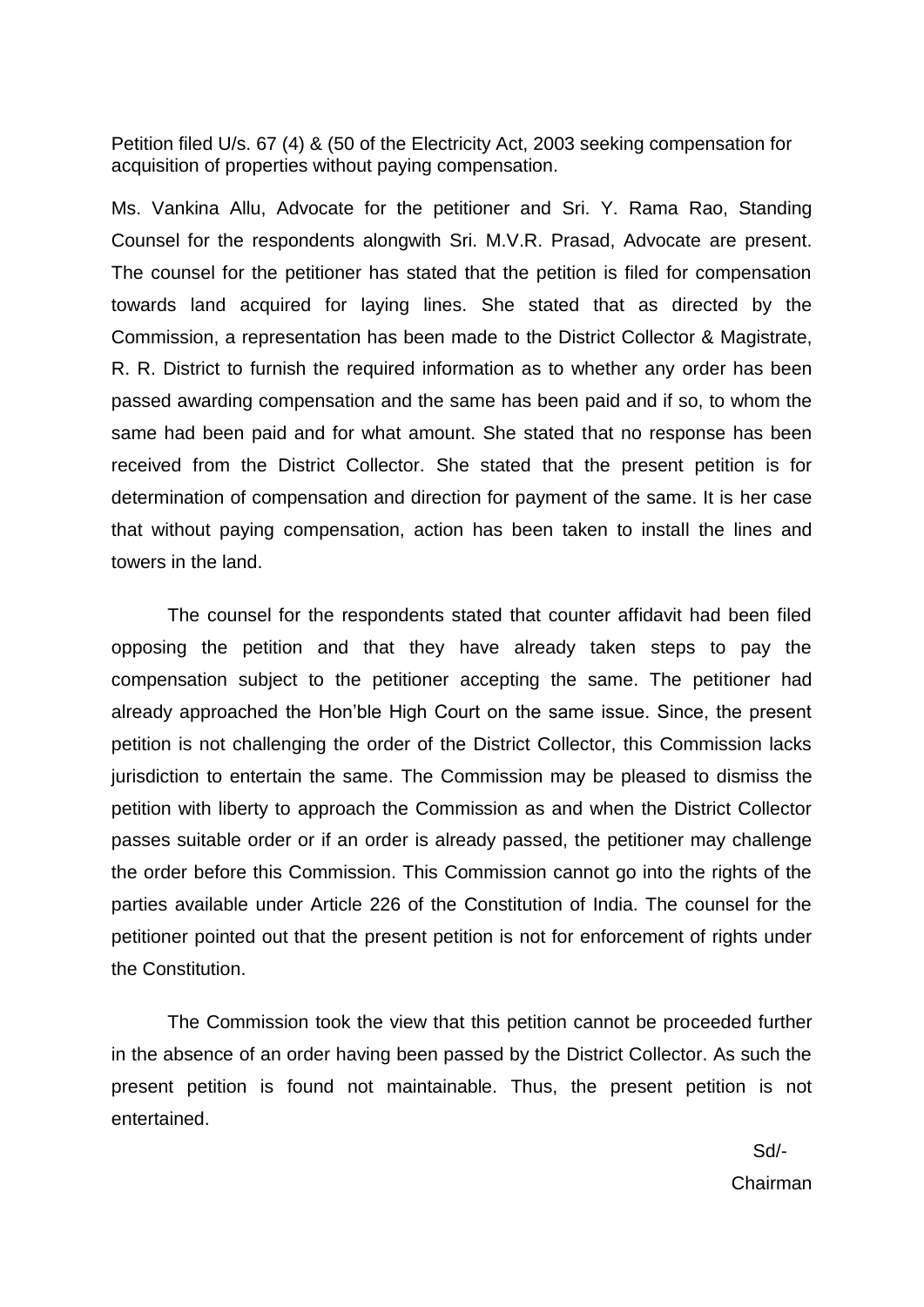## O. P. No. 1 of 2018

## M/s. Sarvaraya Sugars Limited Vs. TSPCC & TSDISCOMs

Petition filed claiming amounts towards short term open access and reconciliation bills.

There is no representation for the petitioner. Sri. Y. Rama Rao, Standing Counsel for the respondents alongwith Sri. M.V.R. Prasad, Advocate is present. The counsel for the respondents stated that the present petition is relating to reimbursement of the bills on short term open access and reconciliation thereof. Since there is no representation for the petitioner, the matter is adjourned for appearance.

Call on 02.06.2018 at 11.00 A.M.

 Sd/- Chairman

### O. P. No. 2 of 2018

## M/s. RSR Power Private Limited Vs. TSREDCO, TSDISCOMs & TSTRANSCO

Petition filed seeking determination of the tariff by notifying the regulation for renewable energy projects in the State of Telangana.

Sri. Deepak Chowdary, Advocate for Induslaw for the petitioner, Sri. Y. Rama Rao, Standing Counsel for the respondents alongwith Sri. M.V.R. Prasad, Advocate and Sri. L.S.V. Prasad, General Manager for TSREDCO are present. The counsel for the petitioner stated that the present petition is for determination of tariff of the wind based generation project. The counsel for the respondents stated that at present the wind based generation is to be procured by the licensee through competitive bidding only. In the absence of such an action, there is no ground for the petitioner to agitate the matter before the Commission.

The counsel for the petitioner stated that no counter affidavit has been filed and statements are made orally. The present petition is filed so as to obtain orders on tariff as also directions to the licensee to procure power. The present project is of the capacity of 20 MW only. According to the guidelines issued by the Government of India as well as letters issued by the Ministry of Power, projects which have less than 25 MW and intending to sell power to the DISCOMs within the State, such projects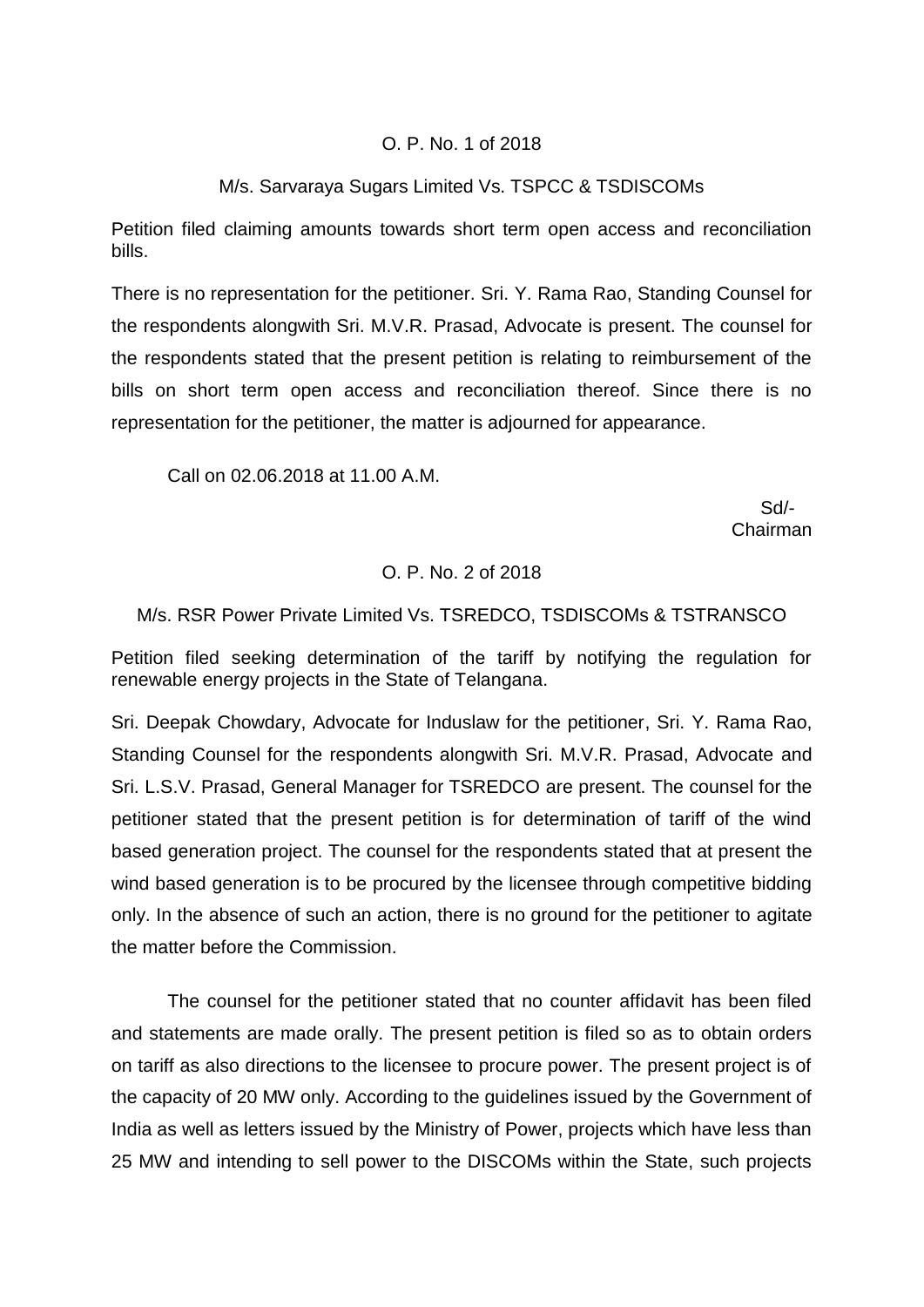do not attract competitive bidding guidelines. Further, the same principle is applied upto 50 MW, if the projects relate to inter-state sale. Therefore, the Commission is required to determine the feed in tariff or project specific tariff. In the absence of policy of the State Government also, the petitioner is constrained to file the present petition seeking determination of project specific tariff.

The Commission sought to know the relevance of TSREDCO and its authority to sanction projects. The representative of the TSREDCO pointed out that it had been designated as nodal agency for the purpose of providing feasibility and allied activities and it is for the DISCOM and the generator to enter into an agreement.

The Commission required the licensee to file its counter in the matter for enabling the Commission to decide the matter. The matter is adjourned without any date.

 Sd/- Chairman

#### O. P. No. 3 of 2018

#### M/s. Siemens Gamesa Renewable Power Private Limited Vs. TSREDCO, TSDISCOMs & TSTRANSCO

Petition filed seeking determination of the tariff by notifying the regulation for renewable energy projects in the State of Telangana.

Sri. Deepak Chowdary, Advocate for Induslaw for the petitioner, Sri. Y. Rama Rao, Standing Counsel for the respondents alongwith Sri. M.V.R. Prasad, Advocate and Sri. L.S.V. Prasad, General Manager for TSREDCO are present. The counsel for the petitioner stated that the present petition is for determination of tariff of the wind based generation project. The counsel for the respondents stated that at present wind generation is to be procured by the licensee through competitive bidding only. In the absence of such an action, there is no ground for the petitioner to agitate the matter before the Commission.

The counsel for the petitioner stated that no counter affidavit has been filed and statements are made orally. The present petition is filed so as to obtain orders on tariff as also directions to the licensee to procure power. The present project is of the capacity of 20 MW only. According to the guidelines issued by the Government of